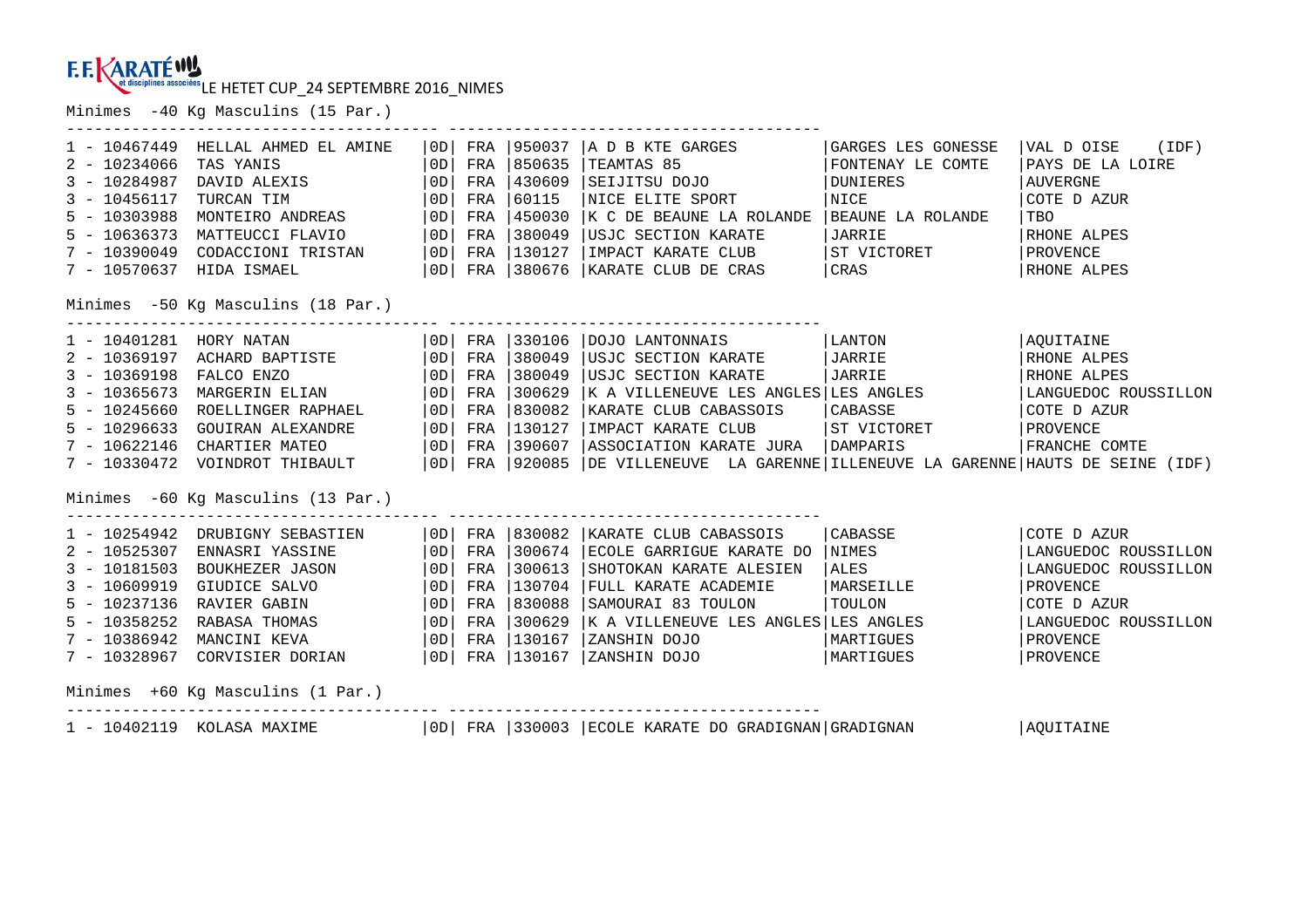Cadets -57 Kg Masculins (26 Par.)

| 1 - 10785613                      | EL BEQQAL BRAHIM                                                                                                                                                                             | OD | FRA | 300613          | SHOTOKAN KARATE ALESIEN                                                                                                                                                                                                             | <b>ALES</b>        | LANGUEDOC ROUSSILLON |  |  |
|-----------------------------------|----------------------------------------------------------------------------------------------------------------------------------------------------------------------------------------------|----|-----|-----------------|-------------------------------------------------------------------------------------------------------------------------------------------------------------------------------------------------------------------------------------|--------------------|----------------------|--|--|
| $2 - 10414113$                    | PONT ALEXANDRE                                                                                                                                                                               | 1D | FRA | 310715          | IMPACT KARATE 31                                                                                                                                                                                                                    | BOUSSENS           | MIDI PYRENEES        |  |  |
| $3 - 10061004$                    | SOULIER REMI                                                                                                                                                                                 | 1D | FRA | 130127          | IMPACT KARATE CLUB                                                                                                                                                                                                                  | ST VICTORET        | PROVENCE             |  |  |
| $3 - 10304189$                    | GERONVIL NATHAN                                                                                                                                                                              | 0D | FRA | 210630          | AKDC                                                                                                                                                                                                                                | VILLERS LES POTS   | BOURGOGNE            |  |  |
| $5 - 10296630$                    | GIRAUD JEREMY                                                                                                                                                                                | OD | FRA | 130127          | IMPACT KARATE CLUB                                                                                                                                                                                                                  | ST VICTORET        | PROVENCE             |  |  |
| $5 - 10112552$                    | BOUQUIN STAN $ 0D $ FRA $ 830733$<br>VISCIONE FABIO $ 0D $ FRA $ 830082$                                                                                                                     |    |     |                 | TE ACADEMIE SAINTE MAXIME STE MAXIME                                                                                                                                                                                                |                    | COTE D AZUR          |  |  |
| $7 - 10210500$                    |                                                                                                                                                                                              |    |     |                 | KARATE CLUB CABASSOIS                                                                                                                                                                                                               | CABASSE <b>ALC</b> | COTE D AZUR          |  |  |
| 7 - 10260992                      | TOUATI ADNANE                                                                                                                                                                                |    |     | 1D  FRA  690710 | SHOGUN HAGA CLUB GIVORS GIVORS                                                                                                                                                                                                      |                    | RHONE ALPES          |  |  |
| Cadets -63 Kg Masculins (6 Par.)  |                                                                                                                                                                                              |    |     |                 |                                                                                                                                                                                                                                     |                    |                      |  |  |
|                                   | -----------------------------------<br>$1 - 10112375$ LAMOTTE YANIS $ 1D $ FRA 210630 A K D C                                                                                                |    |     |                 | --------------------------------------                                                                                                                                                                                              | VILLERS LES POTS   | BOURGOGNE            |  |  |
|                                   |                                                                                                                                                                                              |    |     |                 |                                                                                                                                                                                                                                     |                    | PAYS DE LA LOIRE     |  |  |
|                                   |                                                                                                                                                                                              |    |     |                 |                                                                                                                                                                                                                                     |                    | PROVENCE             |  |  |
|                                   |                                                                                                                                                                                              |    |     |                 |                                                                                                                                                                                                                                     |                    | PROVENCE             |  |  |
|                                   |                                                                                                                                                                                              |    |     |                 | 2 - 10337076 LAMBERT THOMAS (OD) FRA 850005 FONTENAY KARATE SHOTOKAN FONTENAY LE COMTE<br>3 - 10304617 PRETRE DYLAN (OD) FRA 130005 KARATE CLUB FOSSEEN FOS SUR MER<br>3 - 10745369 KHOLKHAL AYEIMEN (OD) FRA 130166 SPORT LE RONIN |                    | RHONE ALPES          |  |  |
|                                   | Cadets +63 Kg Masculins (7 Par.)                                                                                                                                                             |    |     |                 |                                                                                                                                                                                                                                     |                    |                      |  |  |
|                                   | 1 - 10190188 DAU J BAPTISTE   1D   FRA   200014   ATHLETIC CLUB AJACCIEN                                                                                                                     |    |     |                 |                                                                                                                                                                                                                                     | AJACCIO            | <b>CORSE</b>         |  |  |
|                                   | 2 - 10376184 VABRE IMAD DINE $\begin{vmatrix} 0 & p & p \ 0 & p & R \end{vmatrix}$ FRA 850005<br>3 - 10610178 OULI EMMANUEL $\begin{vmatrix} 0 & p & p \ 0 & p & R \end{vmatrix}$ FRA 850005 |    |     |                 | FONTENAY KARATE SHOTOKAN FONTENAY LE COMTE                                                                                                                                                                                          |                    | PAYS DE LA LOIRE     |  |  |
|                                   |                                                                                                                                                                                              |    |     |                 | FONTENAY KARATE SHOTOKAN FONTENAY LE COMTE                                                                                                                                                                                          |                    | PAYS DE LA LOIRE     |  |  |
| $3 - 10381885$                    | BRUEL CORENTIN   OD  FRA   640012                                                                                                                                                            |    |     |                 | SECTION PALOISE                                                                                                                                                                                                                     | <b>PAU</b>         | AOUITAINE            |  |  |
| $5 - 10253428$                    | MARTINEZ AMAURY                                                                                                                                                                              | OD |     | FRA 1300613     | SHOTOKAN KARATE ALESIEN                                                                                                                                                                                                             | ALES               | LANGUEDOC ROUSSILLON |  |  |
|                                   | 5 - 10891062 VEYRIEJR JUND ALEXANDRE   0D   FRA   130167                                                                                                                                     |    |     |                 | ZANSHIN DOJO                                                                                                                                                                                                                        | MARTIGUES          | PROVENCE             |  |  |
| Juniors -55 Kg Masculins (7 Par.) |                                                                                                                                                                                              |    |     |                 |                                                                                                                                                                                                                                     |                    |                      |  |  |
|                                   | $1 - 10029363$ MOSCONE MATEO $ 1D $                                                                                                                                                          |    |     |                 | FRA 210630 A K D C                                                                                                                                                                                                                  | VILLERS LES POTS   | BOURGOGNE            |  |  |
| $2 - 10168290$                    | TAS SAMI                                                                                                                                                                                     | 1D |     | FRA 850635      | TEAMTAS 85                                                                                                                                                                                                                          | FONTENAY LE COMTE  | PAYS DE LA LOIRE     |  |  |
| $3 - 10111332$                    | BALENDRAKUMAR ANJANAN   1D                                                                                                                                                                   |    | FRA | 380627          | KARATE GRENOBLE HOCHE   GRENOBLE                                                                                                                                                                                                    |                    | RHONE ALPES          |  |  |
| $3 - 10120710$                    |                                                                                                                                                                                              |    | FRA | 830082          | KARATE CLUB CABASSOIS                                                                                                                                                                                                               | <b>CABASSE</b>     | COTE D AZUR          |  |  |
| $5 - 10061113$                    | GIROUD FABIEN   1D <br>BOUHOUCH NABIL   1D <br>PROKHOROV NICOLAI   1D                                                                                                                        |    |     | FRA 830733      | TE ACADEMIE SAINTE MAXIME STE MAXIME                                                                                                                                                                                                |                    | COTE D AZUR          |  |  |
| $5 - 10216112$                    |                                                                                                                                                                                              |    |     | FRA 1830733     | TE ACADEMIE SAINTE MAXIME STE MAXIME                                                                                                                                                                                                |                    | COTE D AZUR          |  |  |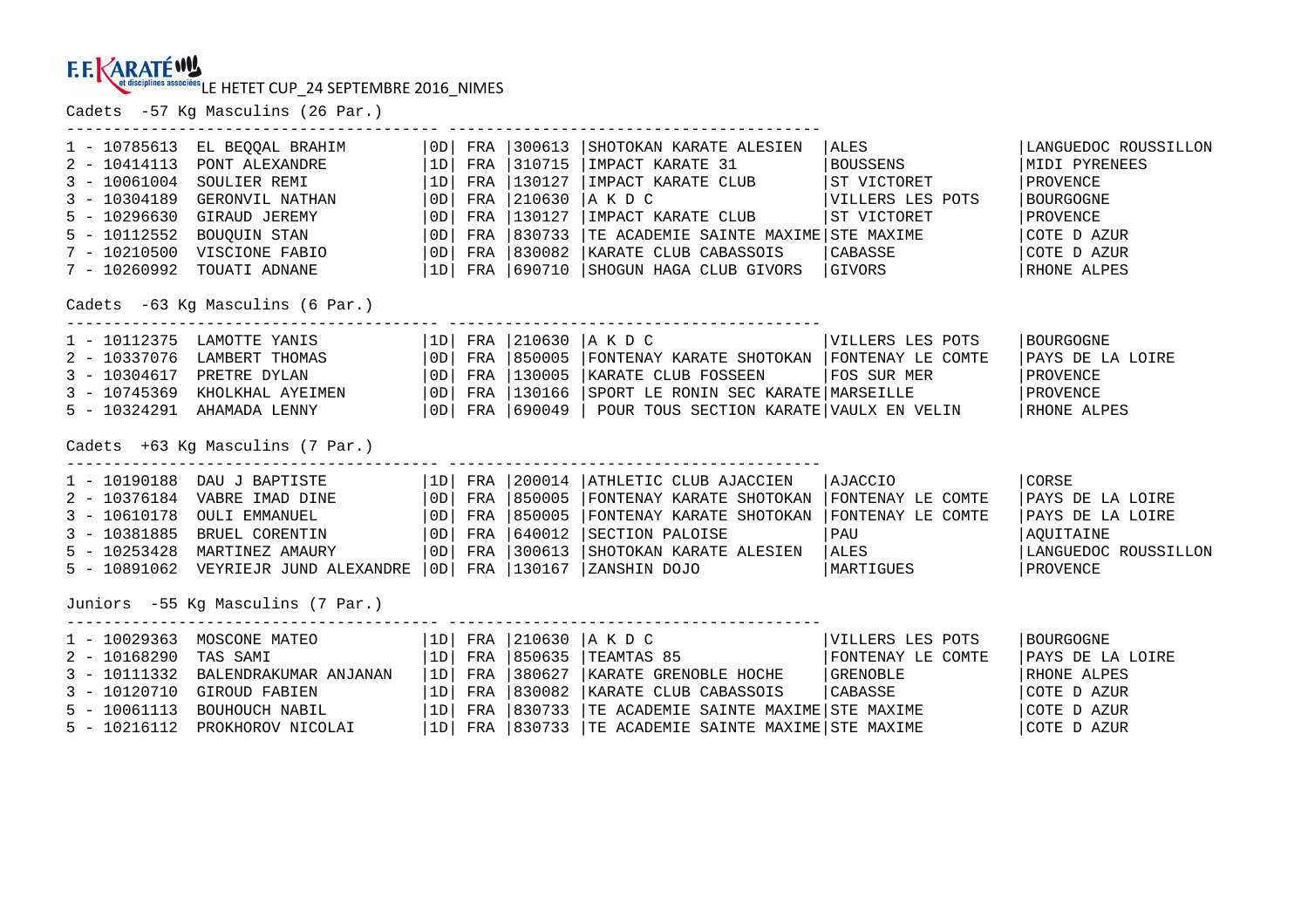Juniors -61 Kg Masculins (5 Par.) ---------------------------------------- ----------------------------------------

| $1 - 10561518$<br>$2 - 10116785$<br>$3 - 10247363$<br>$3 - 10129833$<br>$5 - 10264435$                                            | AZOUZ TOMMY<br>RANDRIANJANAKA TOKY<br>GERONVIL LILIAN<br>PINCET BRUNO<br>CAPO DAN                                                                                                                         | 1D  <br>l 1d l<br> 1D <br> OD <br> 1D                 | FRA<br>FRA<br>FRA               | 130127<br>920079<br>210630<br>FRA 1300629                                                             | IMPACT KARATE CLUB<br>C S M PUTEAUX<br>IA K D C<br>K A VILLENEUVE LES ANGLES LES ANGLES<br>FRA   340712   FRONTIGNAN KARATE CLUB                                       | ST VICTORET<br>  PUTEAUX<br>VILLERS LES POTS<br>  FRONTIGNAN                              | PROVENCE<br>HAUTS DE SEINE (IDF)<br>BOURGOGNE<br>LANGUEDOC ROUSSILLON<br>LANGUEDOC ROUSSILLON                                             |  |  |  |  |
|-----------------------------------------------------------------------------------------------------------------------------------|-----------------------------------------------------------------------------------------------------------------------------------------------------------------------------------------------------------|-------------------------------------------------------|---------------------------------|-------------------------------------------------------------------------------------------------------|------------------------------------------------------------------------------------------------------------------------------------------------------------------------|-------------------------------------------------------------------------------------------|-------------------------------------------------------------------------------------------------------------------------------------------|--|--|--|--|
|                                                                                                                                   | Juniors +61 Kg Masculins (16 Par.)                                                                                                                                                                        |                                                       |                                 |                                                                                                       |                                                                                                                                                                        |                                                                                           |                                                                                                                                           |  |  |  |  |
| $3 - 10120918$<br>$5 - 10147559$<br>$5 - 10024488$<br>7 - 9615521                                                                 | 1 - 10068663 LARCHER PINELLI PIERRE<br>2 - 10167937 LEMASSON CHRISTOPHER<br>3 - 10119954 LECLAIR MATHIS<br>FILALI MEHDI<br>ROUSSEL REMI<br>ROUQUET JULIEN<br>7 - 10097667 PAUDAT MELVIN<br>CAVALLO ALEXIS | 1D <br>  1D  <br>  1D                                 |                                 | FRA 1340773<br>FRA 60115<br>FRA 1830733                                                               | BOXING LATTOIS METROPOLE LATTES<br>NICE ELITE SPORT<br>TE ACADEMIE SAINTE MAXIME STE MAXIME                                                                            | NICE                                                                                      | LANGUEDOC ROUSSILLON<br>COTE D AZUR<br>COTE D AZUR<br>PROVENCE<br>PROVENCE<br>MIDI PYRENEES<br>  TBO<br>COTE D AZUR                       |  |  |  |  |
| Seniors -68 Kg Masculins (21 Par.)                                                                                                |                                                                                                                                                                                                           |                                                       |                                 |                                                                                                       |                                                                                                                                                                        |                                                                                           |                                                                                                                                           |  |  |  |  |
| 1 - 10561517 AZOUZ KEVIN<br>$2 - 10849093$<br>$3 - 10026691$<br>$3 - 10160453$<br>$5 - 9391012$<br>$5 - 9276881$<br>$7 - 9578090$ | BOUSSAADI NABIL<br>BALENDRAKUMAR GOWSHEKAN   3D  <br>DEGLAIRE THOMAS<br>DANIEL MAXENCE<br>OUISSA ILIESS<br>7 - 10712797 SCANSETTI MICHAEL<br>VASLIN YVES                                                  | OD  <br>1D<br>  1D  <br>  OD  <br>  OD  <br>  OD      | FRA<br>FRA<br>FRA<br>FRA        | 2D   FRA   130127<br>FRA 920079<br>FRA 380627<br>130127<br> 920079<br> 300613<br> 60115<br>FRA 160115 | IMPACT KARATE CLUB<br>C S M PUTEAUX<br>KARATE GRENOBLE HOCHE<br>IMPACT KARATE CLUB<br>C S M PUTEAUX<br>SHOTOKAN KARATE ALESIEN<br>NICE ELITE SPORT<br>NICE ELITE SPORT | ST VICTORET<br>  PUTEAUX<br>GRENOBLE<br> ST VICTORET<br>  PUTEAUX<br>ALES<br>NICE<br>NICE | PROVENCE<br>HAUTS DE SEINE (IDF)<br>RHONE ALPES<br>PROVENCE<br>HAUTS DE SEINE (IDF)<br>LANGUEDOC ROUSSILLON<br>COTE D AZUR<br>COTE D AZUR |  |  |  |  |
|                                                                                                                                   | Seniors -78 Kg Masculins (16 Par.)                                                                                                                                                                        |                                                       |                                 |                                                                                                       |                                                                                                                                                                        |                                                                                           |                                                                                                                                           |  |  |  |  |
| $1 - 9465648$<br>$2 - 10603167$<br>$3 - 9579484$<br>$3 - 9426248$<br>$5 - 10121494$<br>$5 - 8932956$<br>$7 - 9031150$             | ROURET M ALEXIS<br>BLANCHET JASON<br>CHERKAOUI HISSAM<br>BOUDERBANNE ALEXANDRE<br>LOGEARD LUCAS<br>BOUDOT YOHAN<br>CARPENTIER FLORENT                                                                     | 2D <br>  2D  <br> OD <br>1D<br>  1D  <br>  1D  <br>2D | FRA<br>FRA<br>FRA<br>FRA<br>FRA | FRA 130127<br>FRA 130127<br>300613<br>60718<br>310042<br> 390607<br>60060                             | IMPACT KARATE CLUB<br>IMPACT KARATE CLUB<br>SHOTOKAN KARATE ALESIEN<br>LEROYAL KARATE CLUB<br>SHAOLIN KARATE CLUB<br>ASSOCIATION KARATE JURA<br>K CL SHOTOKAN MONACO   | ST VICTORET<br> ST VICTORET<br>  ALES<br>MENTON<br>  BALMA<br> DAMPARIS<br>MONACO         | PROVENCE<br>PROVENCE<br>LANGUEDOC ROUSSILLON<br>COTE D AZUR<br>MIDI PYRENEES<br>FRANCHE COMTE<br>COTE D AZUR                              |  |  |  |  |
| $7 - 1358785$                                                                                                                     | PADOVANI BRUNO                                                                                                                                                                                            | OD                                                    |                                 | FRA 1830749                                                                                           | LETIC KARATE CLUB PIGNANS PIGNANS                                                                                                                                      |                                                                                           | COTE D AZUR                                                                                                                               |  |  |  |  |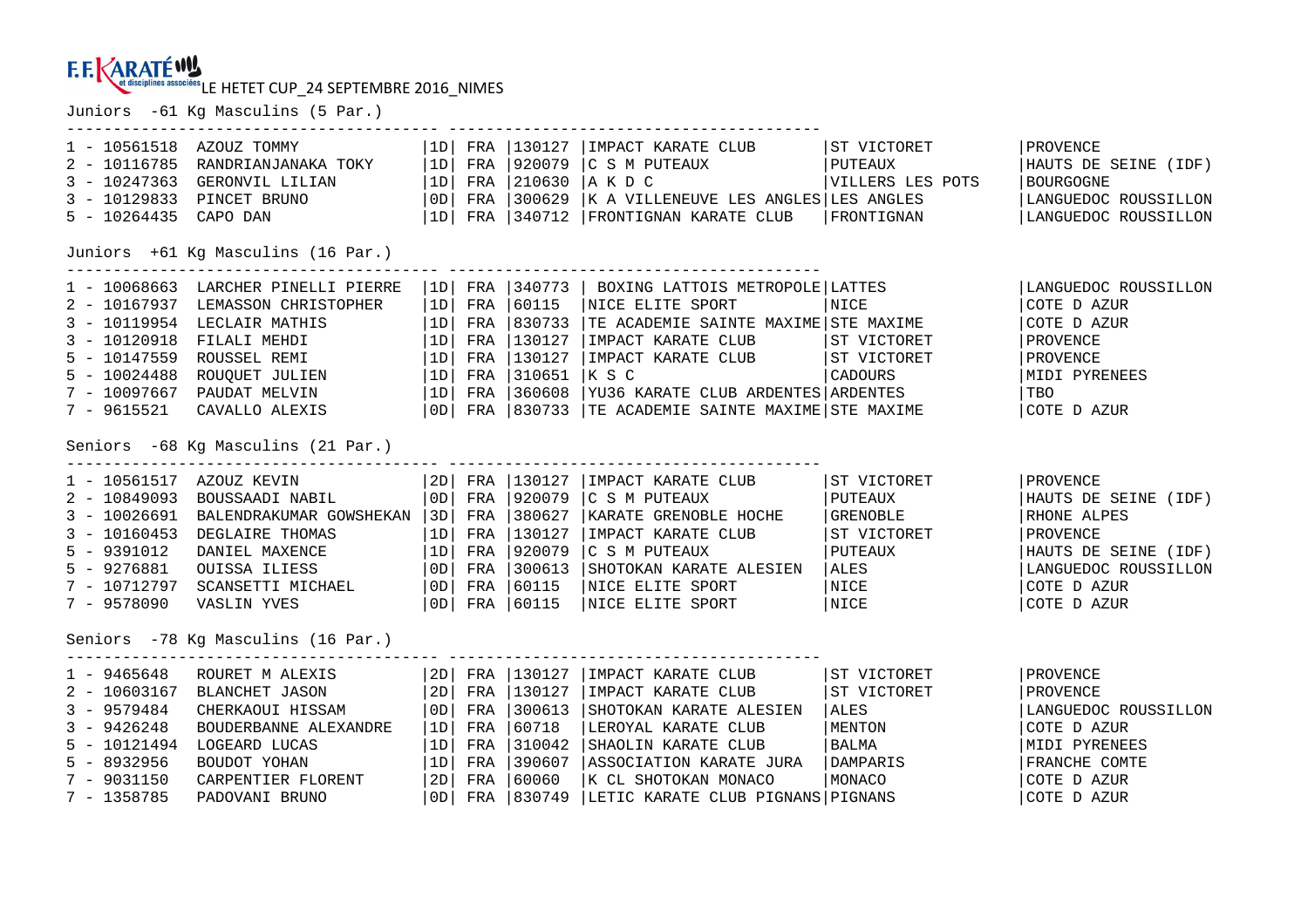Seniors +78 Kg Masculins (18 Par.)

| $1 - 1474454$<br>$2 - 9309927$<br>$3 - 9513021$<br>$3 - 9204080$<br>$5 - 9900291$<br>$5 - 9390851$<br>$7 - 8988622$<br>$7 - 9338447$ | SERFATI MICKAEL<br>LAUGIER JORDAN<br>KLOUZ ILYES<br>DIOP SALLY<br>TAJ AZZEDINE<br>DILANDRO SYLVAIN<br>NOBLET CEDRICK<br>MAINGRE KEVIN<br>Minimes -40 Kg Féminins (7 Par.)                                                                                       | OD <br> 1D <br> OD <br> 1D | OD  FRA<br>FRA<br>FRA<br>MAR<br>FRA | 920079<br>920079<br>920079<br>$ 990029\rangle$<br>130704<br>$ 1D $ FRA $ 890015$                                               | $ 4D $ FRA $ 920079 C S M PUTEAUX$<br>C S M PUTEAUX<br>C S M PUTEAUX<br>C S M PUTEAUX<br>  MAROC<br>FULL KARATE ACADEMIE<br>ENTENTE SP FLORENTINOISE ST FLORENTIN<br>  OD   FRA   830749   LETIC KARATE CLUB PIGNANS   PIGNANS   | PUTEAUX<br>  PUTEAUX<br>PUTEAUX<br>  PUTEAUX<br>MARSEILLE                       | HAUTS DE SEINE (IDF)<br>HAUTS DE SEINE (IDF)<br>HAUTS DE SEINE (IDF)<br>HAUTS DE SEINE (IDF)<br>MAROC<br>PROVENCE<br>BOURGOGNE<br>COTE D AZUR |
|--------------------------------------------------------------------------------------------------------------------------------------|-----------------------------------------------------------------------------------------------------------------------------------------------------------------------------------------------------------------------------------------------------------------|----------------------------|-------------------------------------|--------------------------------------------------------------------------------------------------------------------------------|----------------------------------------------------------------------------------------------------------------------------------------------------------------------------------------------------------------------------------|---------------------------------------------------------------------------------|-----------------------------------------------------------------------------------------------------------------------------------------------|
| $3 - 10446923$<br>$3 - 10339760$<br>5 - 10552384                                                                                     | 1 - 10581614 KHOUILY IHSSAN<br>2 - 10408644 ROCHE VANESSA   OD  FRA   380049<br>ROUMAGE OKSANA   0D   FRA   330682<br>RIFQI SELMA   0D   FRA   420616<br>BOUTEUIL ELYSSIA   OD   FRA   830082<br>5 - 10375217 LAVILLE EMMA<br>Minimes -50 Kg Féminins (15 Par.) |                            |                                     |                                                                                                                                | $\vert$ OD $\vert$ FRA $\vert$ 380631 $\vert$ ORTIVE DE FONTAINE KARATE FONTAINE<br>USJC SECTION KARATE<br>KUMITE EVOLUTION<br>KARATE CLUB DE FIRMINY<br>KARATE CLUB CABASSOIS<br>OD FRA 330682 KUMITE EVOLUTION                 | JARRIE<br>LUSSAC<br>  FIRMINY<br>  CABASSE<br>LUSSAC                            | RHONE ALPES<br>RHONE ALPES<br>AQUITAINE<br>RHONE ALPES<br>COTE D AZUR<br>AQUITAINE                                                            |
| $2 - 10411157$<br>$3 - 10520931$<br>$3 - 10418481$<br>$5 - 10234217$<br>$5 - 10390077$<br>$7 - 10623662$<br>$7 - 10472177$           | 1 - 10296634 SOULIER MARGOT<br>FRANCISCO NINA<br>LETIEC AMBRE<br>CORBIER CHLOE<br>AMRI MELISSA<br>KHATAB ASMAE<br>ROUBAUD ELISA<br>NOYER AUREANNE<br>Minimes +50 Kq Féminins (7 Par.)                                                                           | OD <br> OD <br> OD <br> OD |                                     | OD  FRA  130704<br>FRA 130127<br>FRA 830088<br>FRA 130005<br>FRA 130019<br>$ 0D $ FRA $ 460615$<br>  0D   FRA   310651   K S C | OD FRA 130127 IMPACT KARATE CLUB<br>FULL KARATE ACADEMIE<br>IMPACT KARATE CLUB<br>SAMOURAI 83 TOULON<br>KARATE CLUB FOSSEEN<br>LUB ARLESIEN DE KARATE DO ORGEVAL<br>UB WADO-RYU CASTELNAUDAIS CASTELNAU MONTRATIER MIDI PYRENEES | ST VICTORET<br>MARSEILLE<br>ST VICTORET<br>  TOULON<br>FOS SUR MER<br>  CADOURS | PROVENCE<br>PROVENCE<br>PROVENCE<br>COTE D AZUR<br>PROVENCE<br>PROVENCE<br>MIDI PYRENEES                                                      |
| $2 - 10240298$<br>$3 - 10286600$                                                                                                     | 1 - 10498769 ARGHYRIS THEA<br>GUET MARY<br>ABID INES<br>3 - 10300542 MOUDOUD THIZIRI<br>5 - 10711680 BECHARI SHAYNEYSE                                                                                                                                          |                            |                                     | $ 0D $ FRA $ 340712$<br>  0D   FRA   310715<br> OD  FRA  130704<br>$ 0D $ FRA $ 60115$                                         | FRONTIGNAN KARATE CLUB<br>IMPACT KARATE 31<br>FULL KARATE ACADEMIE<br>NICE ELITE SPORT<br>  OD   FRA   130166   SPORT LE RONIN SEC KARATE   MARSEILLE                                                                            | FRONTIGNAN<br>  BOUSSENS<br>  MARSEILLE<br><b>NICE</b>                          | LANGUEDOC ROUSSILLON<br>MIDI PYRENEES<br>PROVENCE<br>COTE D AZUR<br>PROVENCE                                                                  |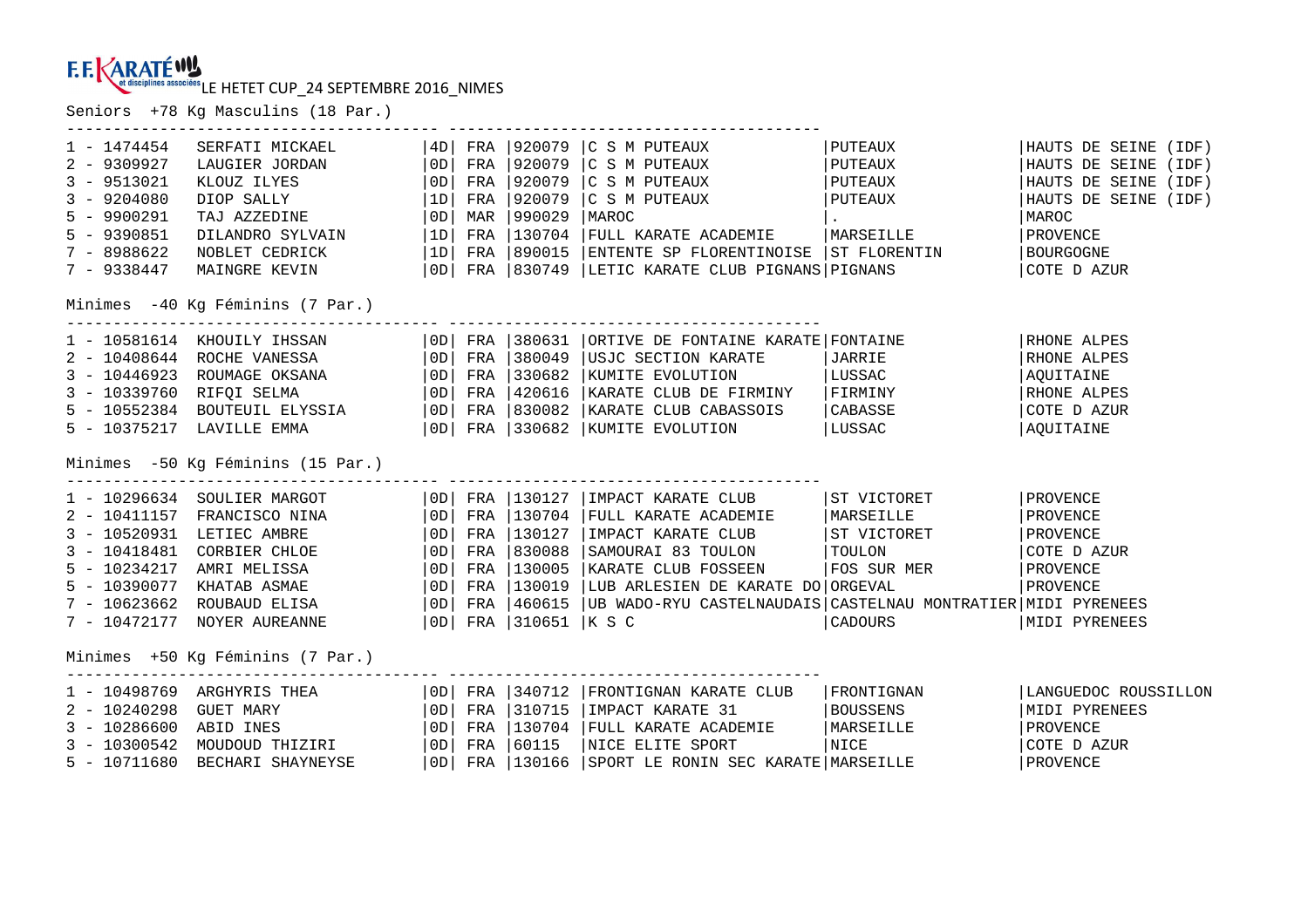Cadets Open Féminins (25 Par.)

| 1 - 10458004<br>OUKHATTOU ASSIA<br>$2 - 10247356$<br>TACHARFIT INES<br>$3 - 10262047$<br>RACHDI WISSEM<br>$3 - 10439327$<br>BARBARIN NATACHA<br>$5 - 10181067$<br>NICOLLO SARAH<br>$5 - 10484563$<br>DARIO MAEVA<br>$7 - 10902486$<br>FOURNIER MAELYS<br>7 - 10272107 VOEGELI SOPHIE<br>Juniors Open Féminins (19 Par.) | $\vert$ OD $\vert$<br>  1D<br> 1D <br> 1D <br> OD <br> 1D <br> OD             | FRA<br>FRA<br>FRA<br>FRA<br>FRA | FRA 130019<br> 210630<br>920085<br>380676<br>560004<br>310715<br>FRA 1300683<br>OD FRA 830082  | LUB ARLESIEN DE KARATE DO ORGEVAL<br> акрс<br>DE VILLENEUVE LA GARENNE LLLENEUVE LA GARENNE HAUTS DE SEINE (IDF)<br>KARATE CLUB DE CRAS<br>GRAND CHAMP KARATE CLUB<br>IMPACT KARATE 31<br>N KARATE DO GRAND COMBIEN LA GRAND COMBE<br>KARATE CLUB CABASSOIS | VILLERS LES POTS<br>CRAS<br>GRAND CHAMP<br><b>BOUSSENS</b><br>CABASSE                         | PROVENCE<br><b>BOURGOGNE</b><br>RHONE ALPES<br>BRETAGNE<br>MIDI PYRENEES<br>LANGUEDOC ROUSSILLON<br>COTE D AZUR    |
|-------------------------------------------------------------------------------------------------------------------------------------------------------------------------------------------------------------------------------------------------------------------------------------------------------------------------|-------------------------------------------------------------------------------|---------------------------------|------------------------------------------------------------------------------------------------|-------------------------------------------------------------------------------------------------------------------------------------------------------------------------------------------------------------------------------------------------------------|-----------------------------------------------------------------------------------------------|--------------------------------------------------------------------------------------------------------------------|
| 1 - 10146699<br>GRECH JULIE<br>2 - 10104924 RAHHO NESRINE   1D <br>3 - 10098354 HUG LOUISE   1D <br>3 - 10023785 LEFEVRE EUGENIE   1D <br>5 - 10161725 ABID MAEVA<br>BERQUET CONSTANCE  1D <br>$5 - 10099302$<br>7 - 10245406 LOPEZ CAMACARIS CALISTA   1D   FRA   340773<br>$7 - 10262623$<br>DUVERT ZOE               | 0D                                                                            |                                 | $ 1D $ FRA $ 130127$<br>FRA   130127<br>FRA 680660<br>FRA 130005<br>FRA 130704<br>FRA   590161 | IMPACT KARATE CLUB<br>IMPACT KARATE CLUB<br>DES LOISIRS D'OTTMARSHEIM OTTMARSHEIM<br>KARATE CLUB FOSSEEN<br>FULL KARATE ACADEMIE<br>KARATE CLUB MONTIGNY<br>BOXING LATTOIS METROPOLE LATTES<br>OD FRA 390607 ASSOCIATION KARATE JURA   DAMPARIS             | ST VICTORET<br>ST VICTORET<br>FOS SUR MER<br>MARSEILLE<br>ONTIGNY EN OSTREVENT FLANDRE ARTOIS | PROVENCE<br>PROVENCE<br>ALSACE<br>PROVENCE<br>PROVENCE<br>LANGUEDOC ROUSSILLON<br>FRANCHE COMTE                    |
| Seniors -53 Kg Féminins (7 Par.)<br>1 - 10181582 DOURLET AUDE<br>$2 - 10007325$<br>VOIGNIER MORGANE<br>$\vert$ 2D $\vert$<br>$3 - 9345962$<br>JELASSI SABRINE<br>NGUYEN GIA CAN ELODIE   1D<br>$3 - 9412142$<br>$5 - 9409033$<br>ROSSI FLAVIE<br>GALLUSO JUSTINE   2D   FRA   130883<br>$5 - 9208256$                   | OD <br> 1D                                                                    | FRA<br>FRA                      | $ 1D $ FRA $ 830022$<br>$ 300613\rangle$<br> 130900<br>FRA 300686<br>FRA 920079                | ION MARITIME MEDITERRANEE TOULON<br>SHOTOKAN KARATE ALESIEN<br>SPARTAN KOMBATS SPORTS<br>PORTING FIGHT CLUB NIMOIS NÃŽMES<br>C S M PUTEAUX<br>KARATE DOJO MARSEILLAIS   MARSEILLE                                                                           | ALES<br>MARSEILLE 12<br>PUTEAUX                                                               | COTE D AZUR<br>LANGUEDOC ROUSSILLON<br>PROVENCE<br>LANGUEDOC ROUSSILLON<br>HAUTS DE SEINE (IDF)<br><b>PROVENCE</b> |
| Seniors -60 Kq Féminins (6 Par.)<br>$1 - 9930141$<br>FERNANDEZ OSORIO<br>2 - 10385945 PELE AURELIE<br>$3 - 9544566$<br>BENAOUAG NISSRINE<br>$3 - 10080541$<br>ABDELLAOUI KAREN<br>$5 - 10306091$<br>DA SILVA ILDA<br>$5 - 10035682$<br>PELZ FERRY CHARLINE                                                              | OD <br>  4D<br> 1D <br> 1D <br> 1D <br>FRA   390607   ASSOCIATION KARATE JURA | FRA<br>FRA<br>FRA<br>FRA        | ESP 1993014 IKIME<br>370615<br>250032<br> 950037<br>690049                                     | KARATE CLUB VAL DE CISSE   NAZELLES NEGRON<br>KARATE CLUB BETHONCOURT<br>A D B KTE GARGES<br>POUR TOUS SECTION KARATE VAULX EN VELIN                                                                                                                        | <b>BETHONCOURT</b><br>GARGES LES GONESSE                                                      | ESPAGNE<br>TBO<br>FRANCHE COMTE<br>VAL D OISE<br>(IDF)<br>RHONE ALPES                                              |